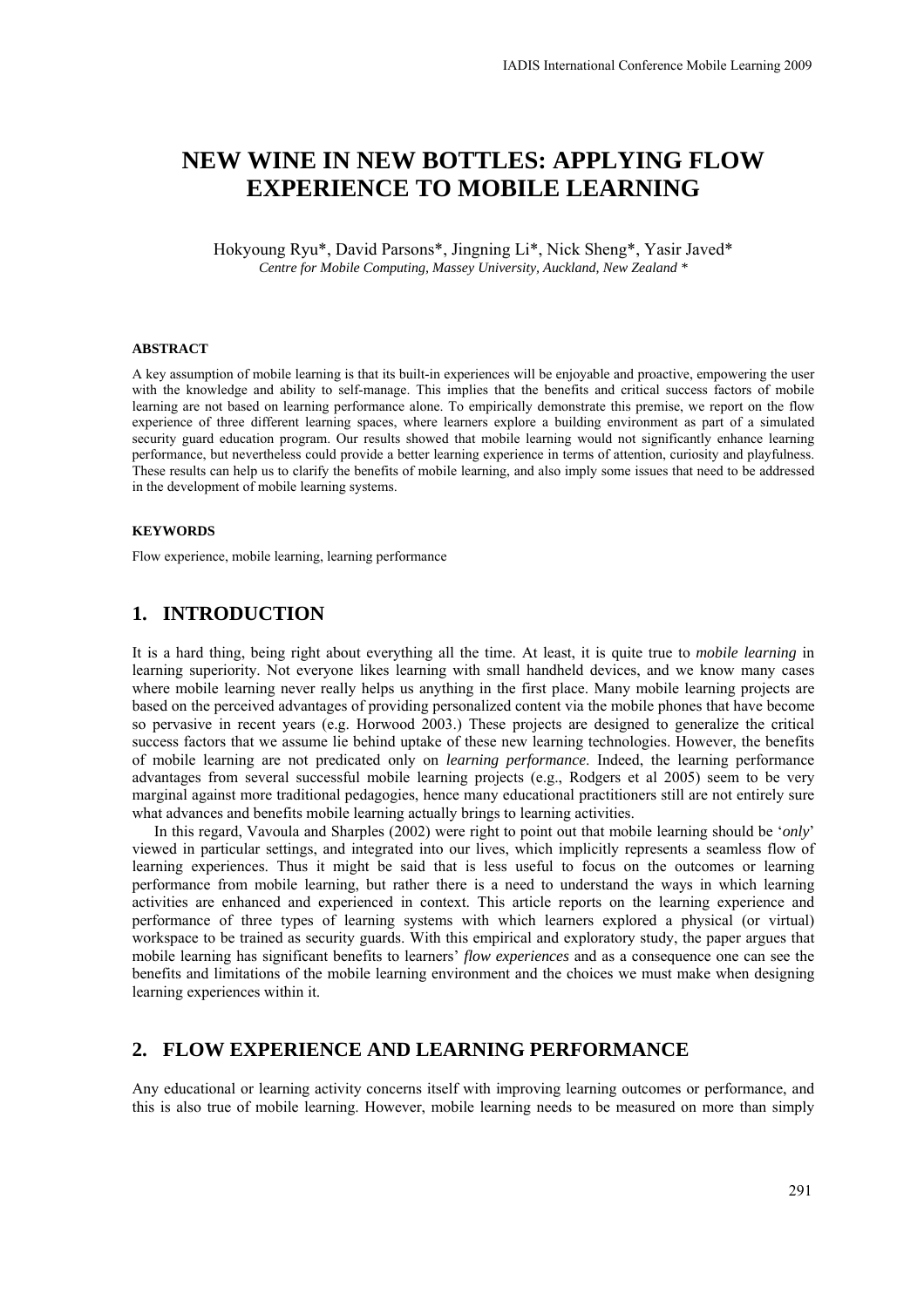enhancing learning performance, since it is not easy to observe any significant benefits from mobile learning against institutional pedagogy (or distance learning) where it has special and important frames of reference for what we believe as *legitimate learning* activities.

Consider a practical successful mobile learning example. In Japan, the Nintendo DS console has been widely used as a multimedia-based English learning tool, which holds out the promise of fun and playful access to an otherwise frustrating learning activity beyond traditional institutional boundaries (Cited in the *Guardian Weekly* 08 August, 2008). The learning outcomes were simply measured by counting how many English words had been remembered by those using the Nintendo DS, as opposed to others who had not used it, and this showed a preference for mobile learning. Although the learning performance measurement seems sufficient to indicate the utilitarian benefits of mobile learning, it cannot alone justify the assumption that the costs and difficulties of a mobile platform do not outweigh the advantages. The potentials of mobile learning have been widely discussed, but while we are combining sophisticated technologies for marginal perceived benefits in learning outcomes, we do not always address how to present learners with appropriate learning experiences, and very few empirical studies on how to measure these learning experiences have been made.

To take the systematic measure of users' experiences, *flow experience* (Csikzentmihalyi, 1990) has been widely applied as a tool for understanding user experience in the human-computer interaction (HCI) domain, to evaluate how satisfied the user is with various aspects of the given system (Hoffman and Novak, 1996, Webster and Martocchio, 1992). It is generally said that *flow* is a holistic control sensation where one acts with total *involvement* or *engagement* with a particular activity, with a narrowing of *focus of control* (Csikzentmihalyi, 1990). From our perspective, it implies that, in order to experience flow while engaged in a mobile learning activity, learners must perceive a balance between their controls and the challenges of the activity, by which we present learners with playful interaction, exploratory behavior and positive subjecting experience (Hoffman and Novak, 1996). *'Seamless Flow'* in mobile learning is central to this article, in that we suggest it is a useful construct for describing and measuring the benefits of mobile learning.

### **3. METHOD**

The experiment described here was suggested by our prior understanding of the *flow experience*. To empirically investigate this research question, a learning program that might be used for security guards was developed. This learning program was intended to allow security guards to explore a physical (or virtual) space to become competent in securing a specific premises. Three types of learning system (paper-based, mobile-based, and virtual game-based) were developed to see the differences in both the learning performance and flow experience. The paper-based learning system was regarded as a control condition, and the virtual game-based system was built upon the fact that game-based learning activities would present a highly engaging learning experience (Prensky, 2000).

### **3.1 Participants/Experimental Design**

A total of 53 subjects voluntarily participated in the study, none of whom had physically explored the premises before, and around half of them were females.

The experimental design was a between-subjects factorial. The three types of system given were the main between-subjects independent variable, and the participant's spatial capability was considered as a nuisance independent variable in the corresponding analysis. In particular, the paper-based learning was a control condition, and only nine out of 53 participants were assigned to this treatment. The dependent variables used the ratings on the questions (see below) regarding the flow experience and the number of correct answers about the five rooms measured the learning performance.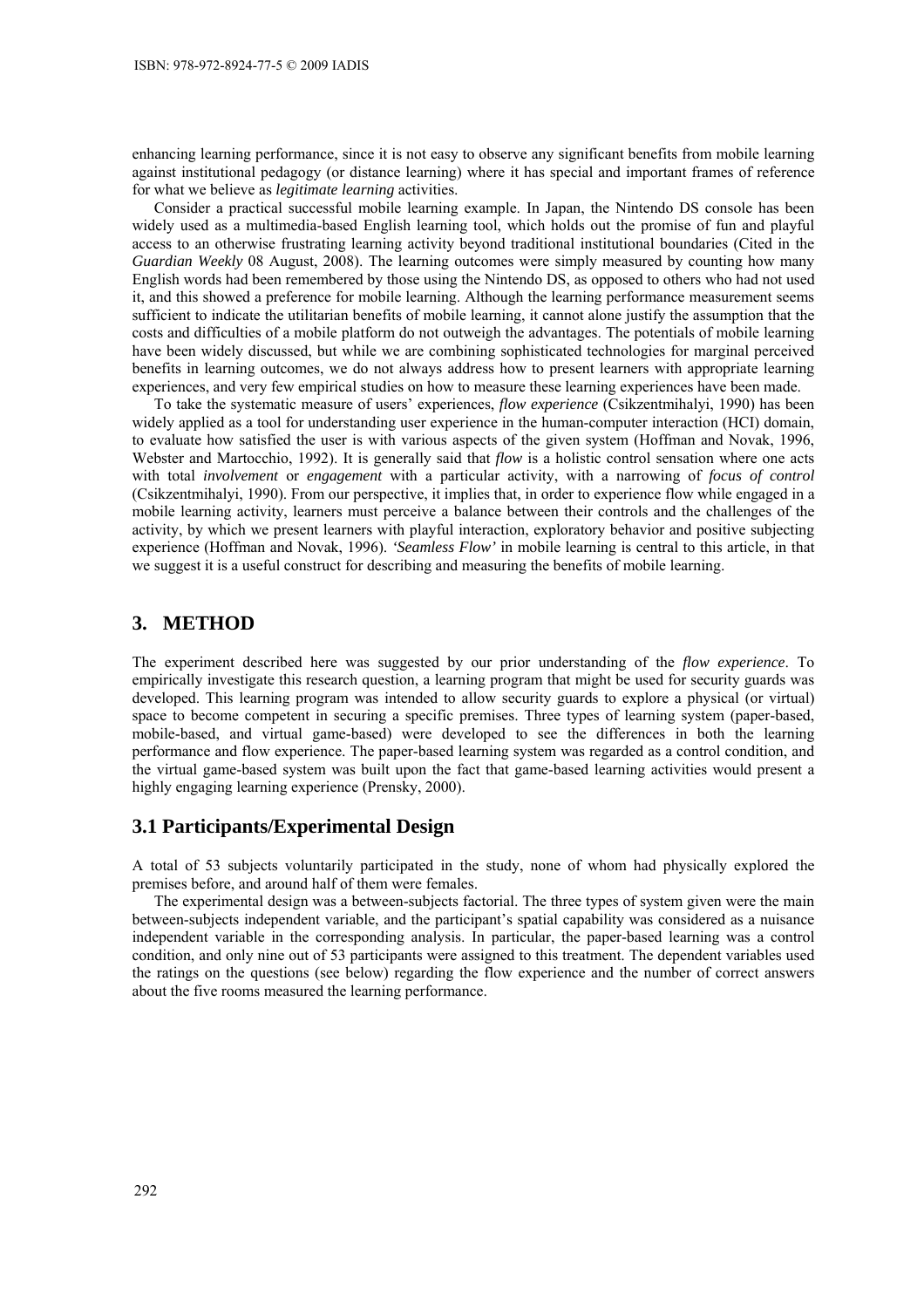

Figure 1. Three experimental conditions (a) Paper-based learning; (b) Virtual game-based learning; (c) Mobile learning

# **3.2 Apparatus/Procedure**

As depicted in Figure 1(a), the paper-based learning system contained the five rooms to be visited and their names, the virtual game-based learning (see Figure 1(b)) was created on Active Worlds™ (activeworlds.com) with the same information, and a PDA with narrative information was used for mobile learning as shown in Figure 1(c). After the participants completed the learning session (the building contains 23 rooms, and the participants were guided by the system given to visit five of them), all of them were asked to write down the locations of the five rooms and their names on the map, and then were then asked to give their ratings on the flow experience questions (Webster et al, 1993) as follows:

- *Control* 'When using the mobile device (paper/game), I felt in control', 'I felt that I had no control over my interaction with the mobile device (paper/game)', and 'The mobile device (paper/game) allowed me to control the interaction';
- *Attention focus* 'When using the mobile device (paper/game), I thought about other things', 'When using the mobile device (paper/game), I was aware of distractions', and 'When using the mobile device (paper/game), I was totally absorbed in what I was doing';
- *Curiosity* 'Using the mobile device (paper/game) excited my curiosity', 'Interacting with the mobile device (paper/game) made me curious', and 'Using the mobile device (paper/game) aroused my imagination';
- *Playfulness* –'Using the mobile device (paper/game) bored me', 'Using the mobile device (paper/game) was intrinsically interesting', and 'The mobile device (paper/game) was fun for me to use.'

# **4. RESULTS**

We noted that the learners with the virtual game-based learning system performed the experimental task poorly, when compared with the other two systems, which might indicate limitations to this type of learning application (Table 1). However the virtual game-based learning did not allow the learners to physically visit the rooms, so the performance measure was not of great value. Comparing the paper-based and mobile systems seems to indicate that a non-sophisticated learning material (paper-based learning in this case) would have the same benefit that the mobile learning application can present (differences were not statistically significant.) Note that both systems asked the learners to physically visit the five rooms.

| System |    | Learning performance Mean (s.d) | SIg.         |
|--------|----|---------------------------------|--------------|
| Paper  |    | 68.89 (28.48)                   |              |
| Mobile | 24 | 61.67(39.53)                    | $p \leq .05$ |
| Game   | 20 | 31.75 (29.53)                   |              |

Table 1. Learning performance (max: 100)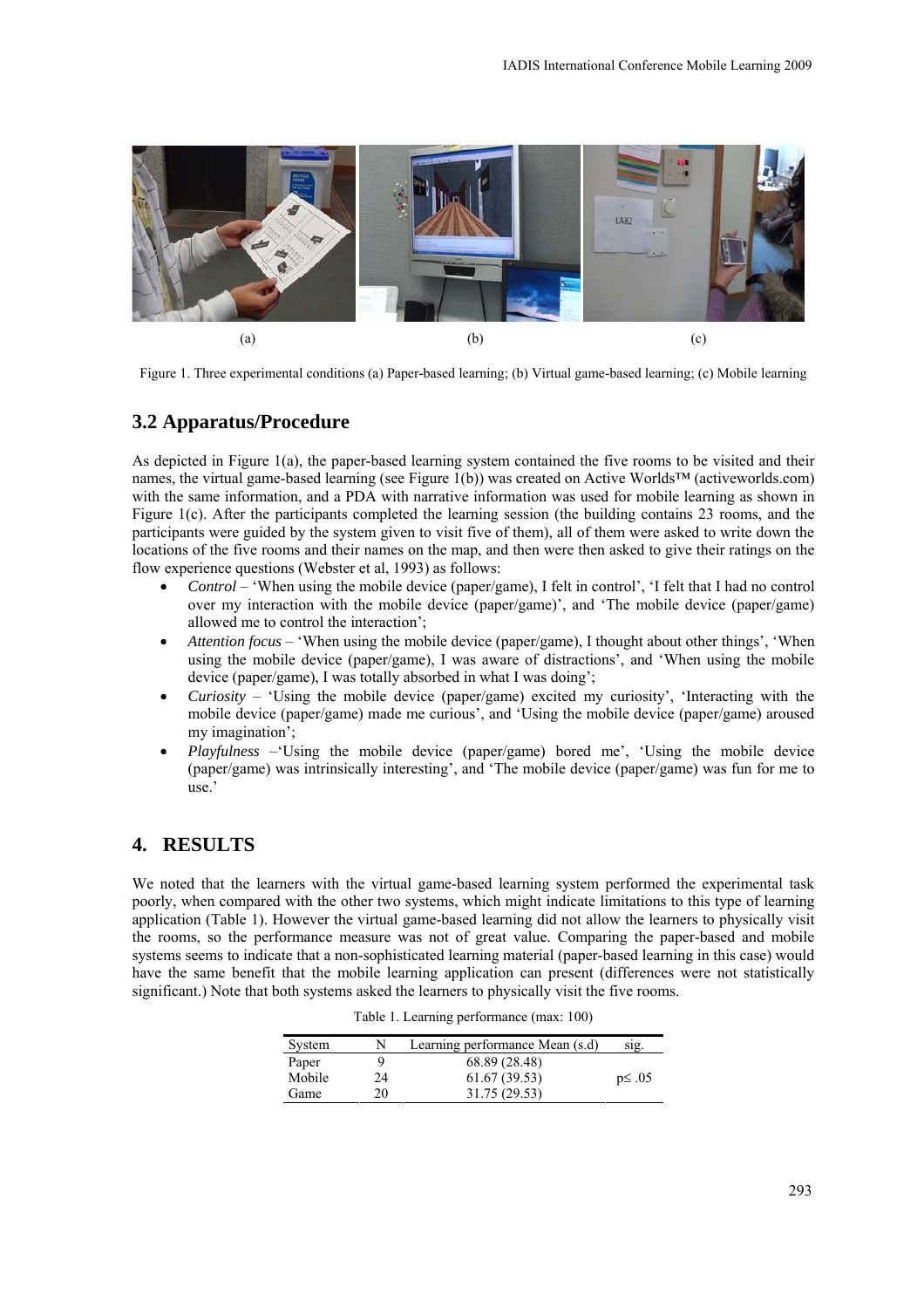A one-way analysis of variance was conducted on the learning performance, revealing that there was significant effect of the system given ( $F_{2,50} = 5.51$ ,  $p \le 0.05$ ). A Tukey test (at  $p \le 0.05$ ) was performed to further examine the effect of the systems, indicating the virtual game-based learning program was worse than the other two, which were not significantly different from each other.

These results may be influenced by individual differences in spatial ability (Sjölinder 1998, Stanney and Salvendy 1995), which may be a nuisance independent variable, and additional analyses were thus carried out. Tables 2 and 3 give the mean learning performances by the participant's spatial capability. For high spatial ability individuals, there seemed to be no significant difference; but the low spatial ability individuals seemed not to prefer the mobile system. This is very much in line with Sjölinder's (1998) study.

A two-way (system  $\times$  spatial ability) between analysis of variance was conducted on the learning performance, revealing that there was no significant interaction effect between the two independent variables  $(F_{2,47} = 2.76, n.s.)$ ; but there was a significant simple main effect of spatial ability on the learning performance, particularly in those who have low spatial ability ( $F_{2,24} = 3.48$ ,  $p \le 0.05$ ). A Tukey test (at  $p \le 0.05$ ) confirmed that mobile system led to significantly poorer performance for those of low spatial ability.

Table 2. Learning performance by high spatial individuals (max: 100)

| System | N | Mean learning performance (s.d) | SIg. |
|--------|---|---------------------------------|------|
| Paper  |   | 86.67 (10.33)                   |      |
| Mobile |   | 84.71 (16.63)                   | n.s  |
| Game   |   | 77.50 (16.58)                   |      |
|        |   |                                 |      |

Table 3. Learning performance by low spatial individuals (max: 100)

| System |     | Mean learning performance (s.d) | SIg.         |
|--------|-----|---------------------------------|--------------|
| Paper  |     | 33.33 (11.55)                   |              |
| Mobile |     | 5.71 (9.76)                     | $p \leq .05$ |
| Game   | i 6 | 20.31 (18.75)                   |              |
|        |     |                                 |              |

Contrary to the performance measure, the ratings of flow experience revealed a rather different pattern. '*Control*' asks whether an activity encourages exploratory behaviors, with the expectation that learners who experienced feelings of control over interaction in learning would give a higher rating. '*Attention*' is a necessary condition for achieving flow experience, being narrowed to a limited stimulus, so higher ratings on these questions mean more engagement in learning activities. '*Cognitive curiosity*' and the desire to attain competence with the learning application may motivate to learn more skills where the challenges are matched by the user's skills, so higher ratings on these questions imply willingness to use the technology again, and finally, Webster et al (1993) termed '*playfulness*' as subjective experiences during interactions that are characterized by perceptions of pleasure and involvement. The higher ratings on these questions mean the learners are so intensively involved in the learning activity that nothing else seems to matter.

Table 4. The ratings of the questions for each contributor were averaged out to give one face value in each column

| System         | Control | Attention    | Curiosity | Playfulness |
|----------------|---------|--------------|-----------|-------------|
| Paper          | 3.56    | 3.78         | 3.44      | 2.78        |
| Mobile         | 3.38    | 3.96         | 4.04      | 3.88        |
| Game           | 3.60    | $2.90*$      | 3.75      | 3.75        |
| $\sim$<br>sig. | n.s     | $p \leq .05$ | p≤ .05    | p≤ .05      |

*Note:* \* significantly different from the others by a Tukey test at p≤.05

Table 4 gives the mean ratings for the three experimental settings across the four contributors to the flow experience, where it can be seen that there is an effect of the system. In most cases, except control, mobile learning gives the highest ratings, and the virtual game-based learning follows, results which differ from learning performance measures . For each factor, a one-way between-subjects analysis of variance was applied, followed by a Tukey test (at  $p \leq .05$ ).